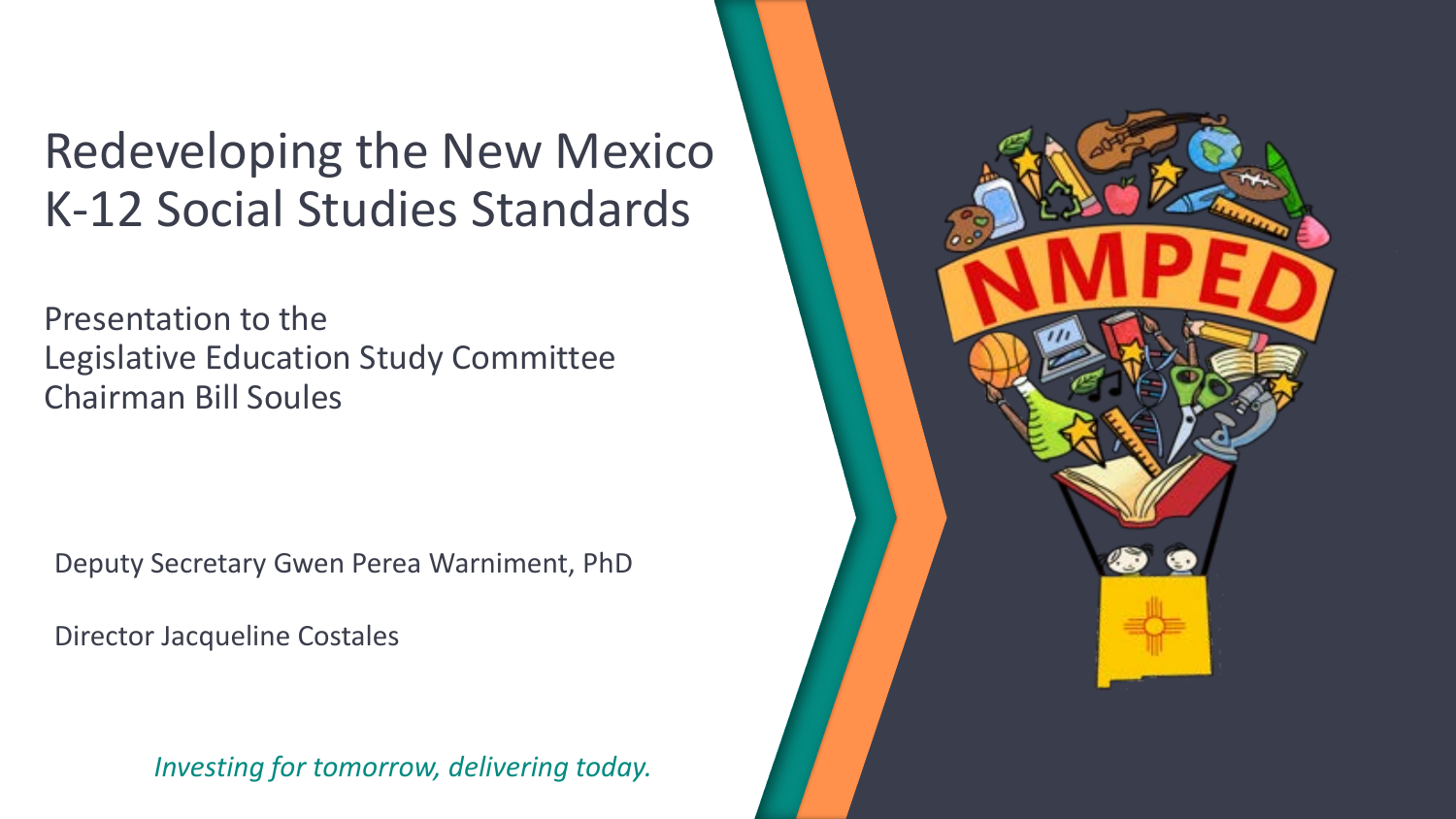## Presentation Overview

- 1. Background
- 2. Standards Development Process
- 3. New Draft Standards

*Note: All content and examples are based on proposed rule, prior to its final approval.*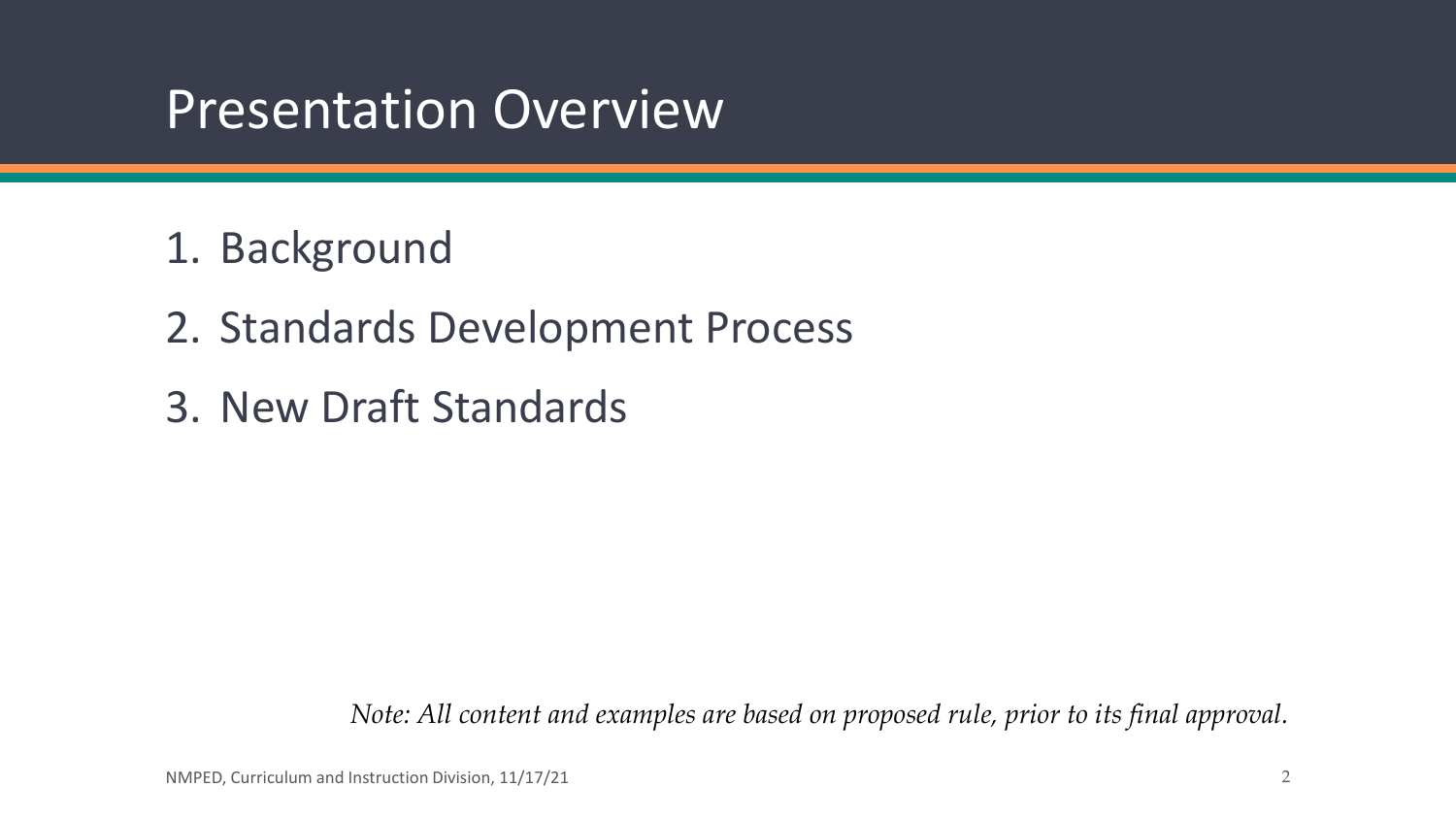### **Background**

History of Academic Decision Making – Shared Responsibilities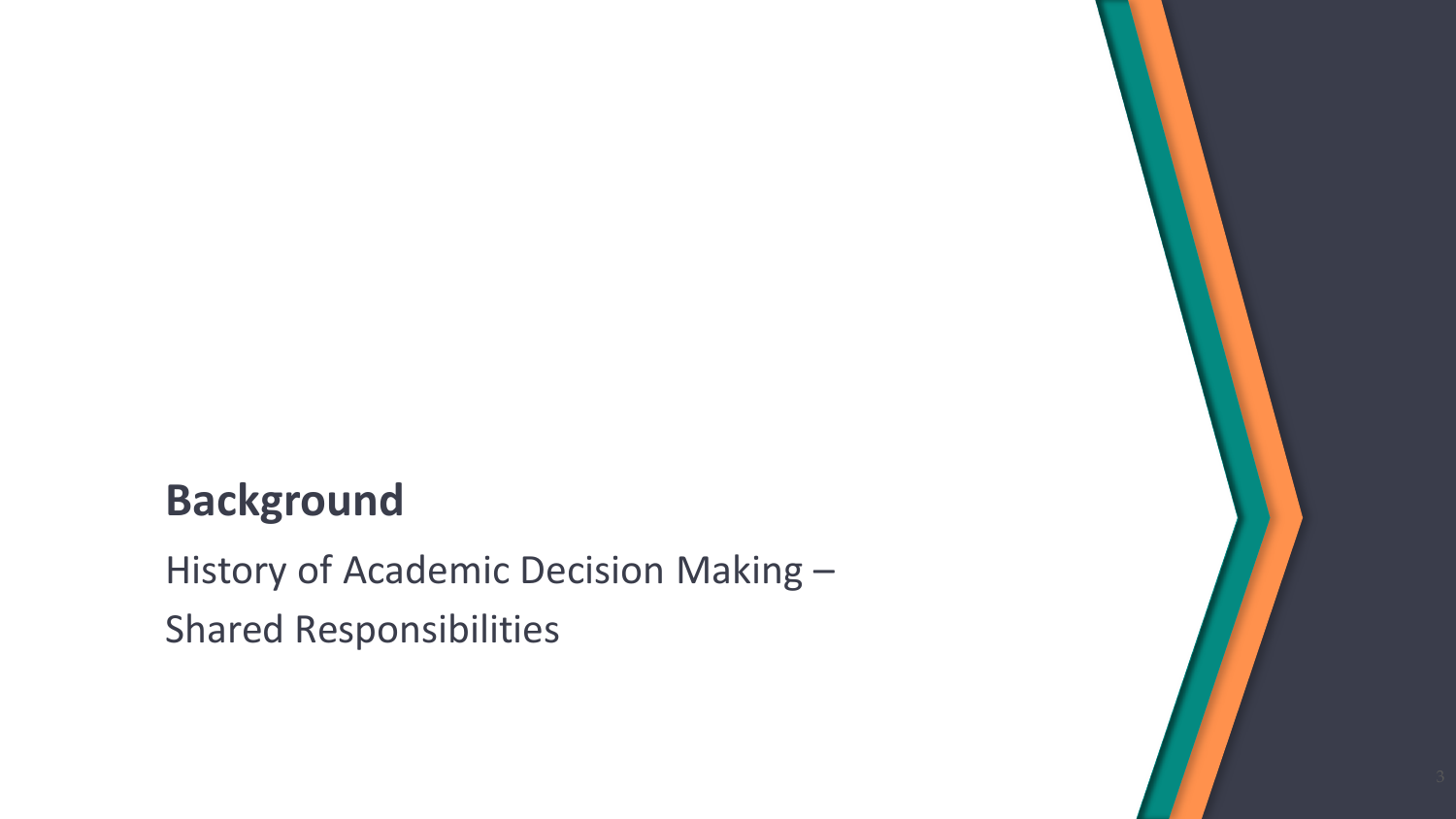## Understanding Academic Layers

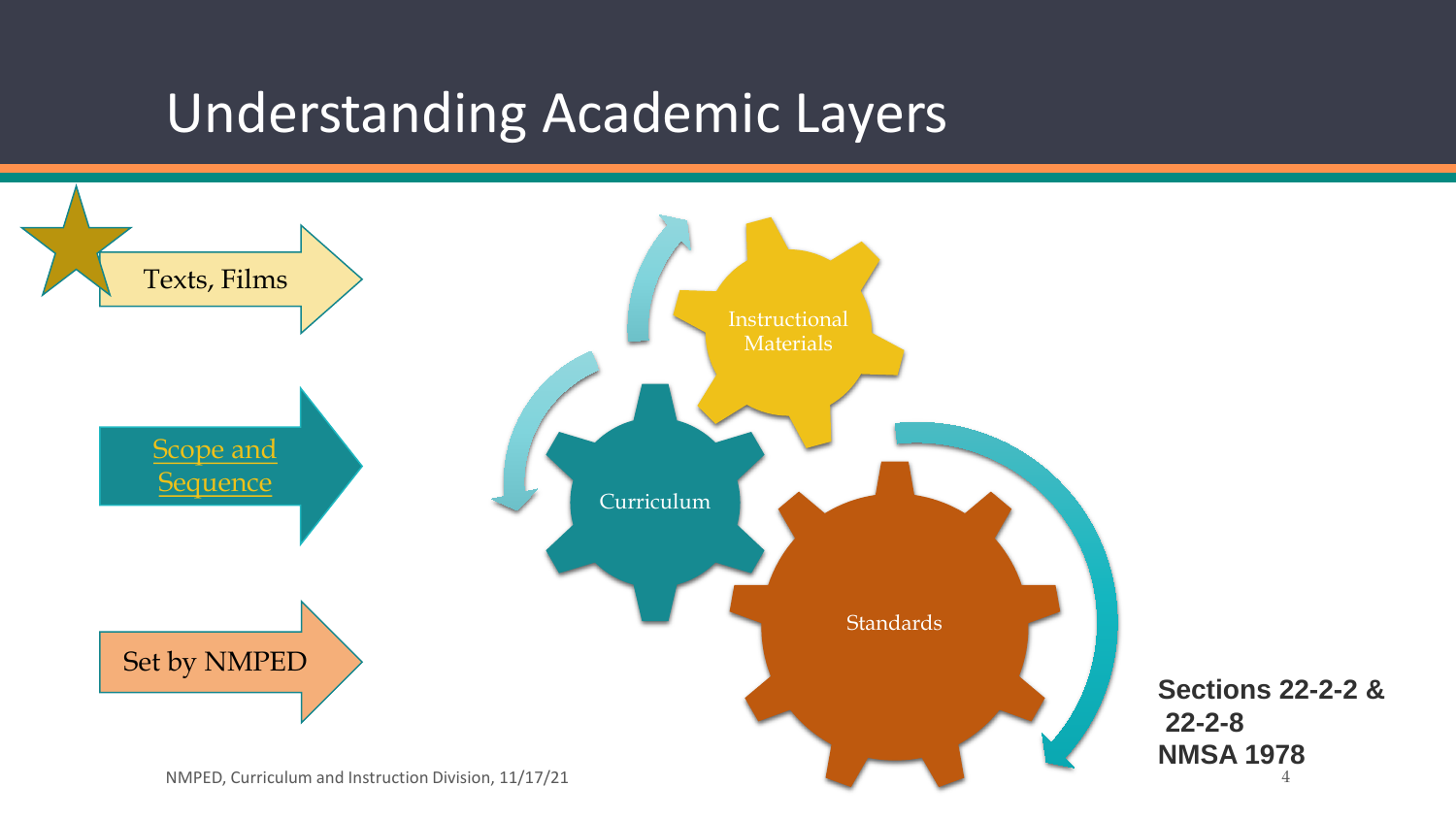## Standards By Recent Update

### **Standards Redevelopment Cycles**

- NM STEM Ready Science *6.29.10* 2018
- NM Common Core ELA *6.29.13* 2009
- NM Common Core Math *6.29.14* 2009
- NM Social Studies *6.29.11* 2000/2009

### **Goal For the Redevelopment of the Social Studies Standards:**

To collaboratively redevelop the NMPED Social Studies Standards using current evidence-based practices, research and data to create a culturally responsive set of Social Studies Standards that focus on the knowledge, skills and dispositions critical to ensure all students in New Mexico are college, career, and civic ready.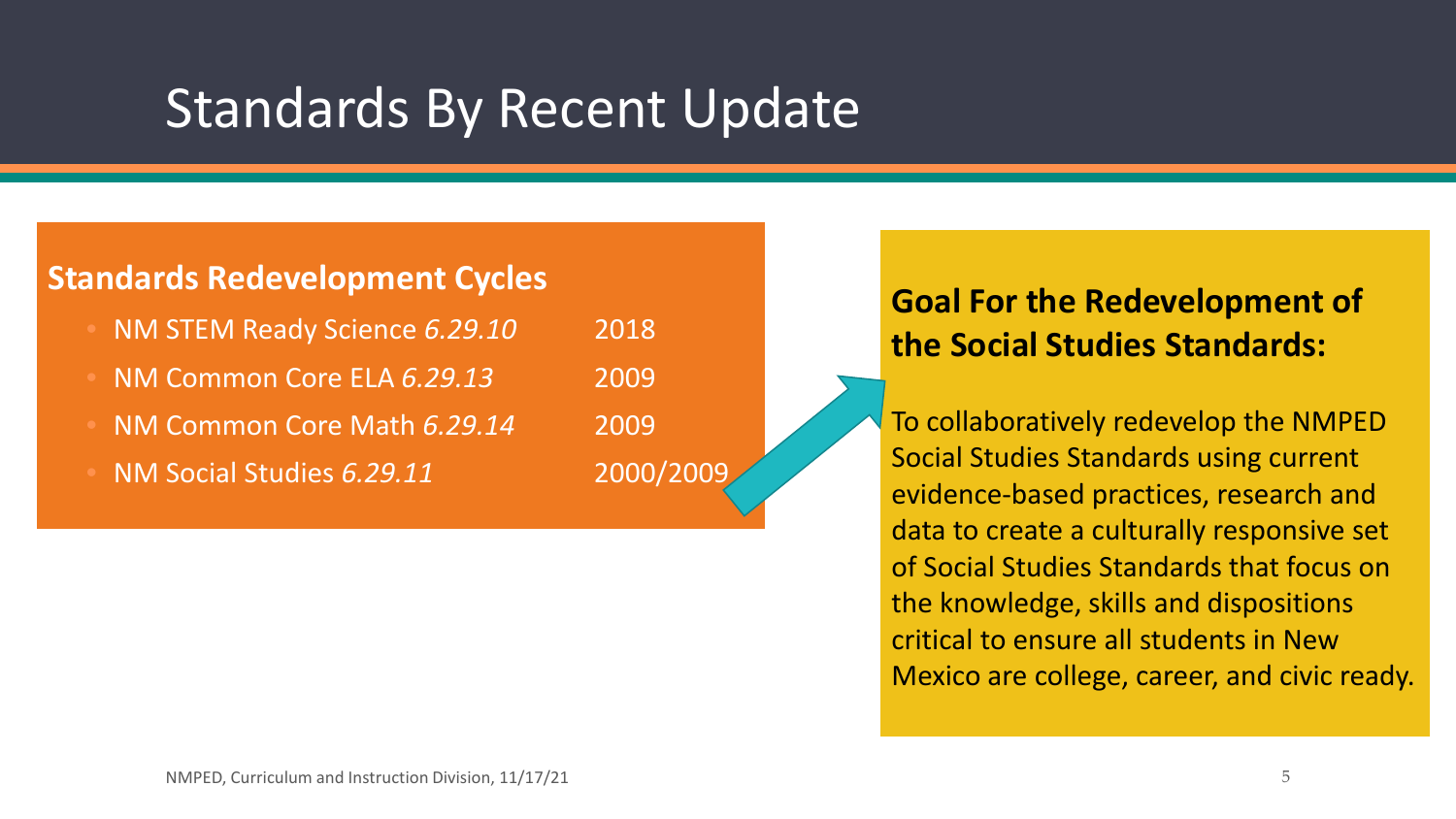### **Standards Development Process**

Rule-making

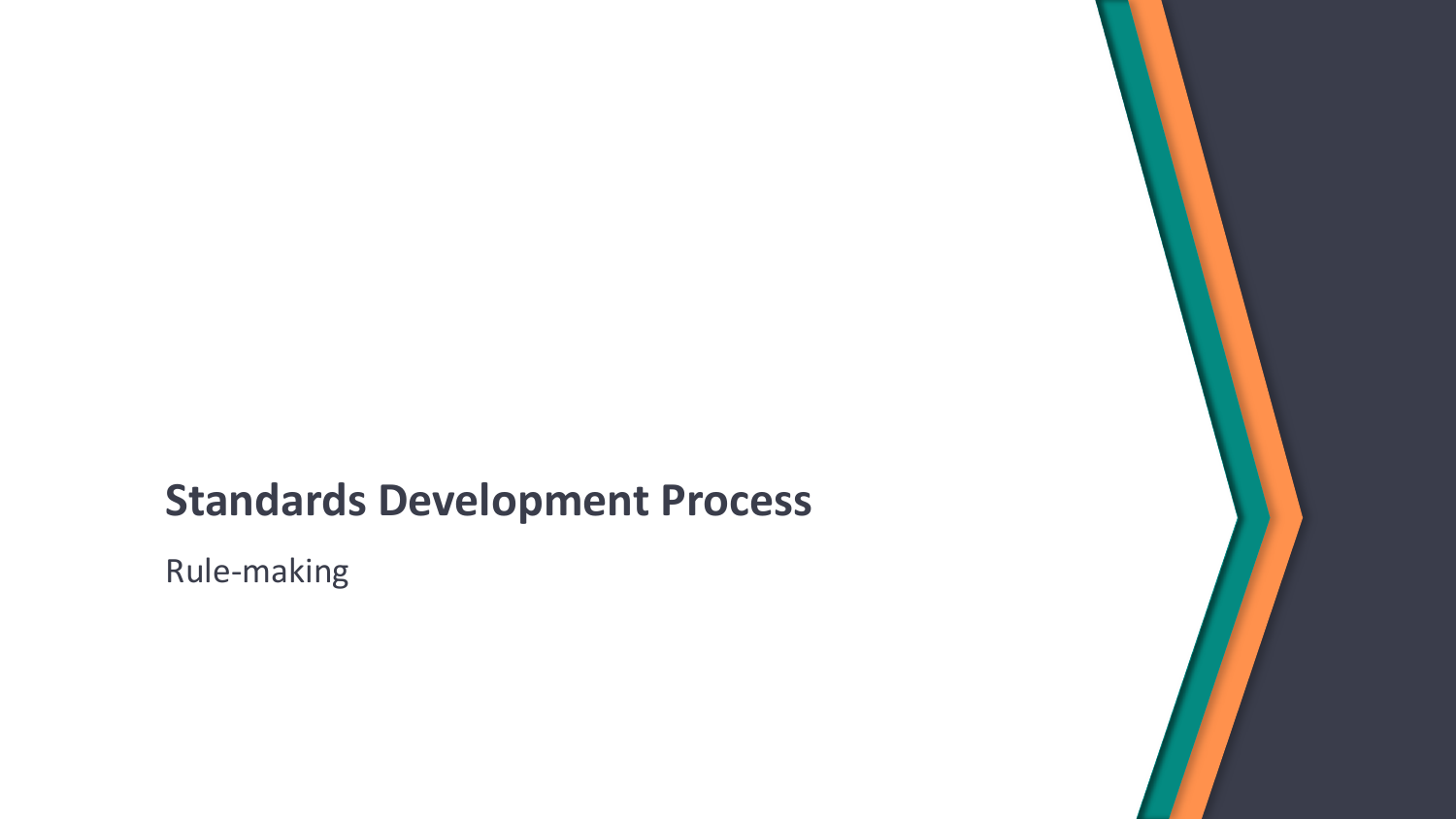## Timeline

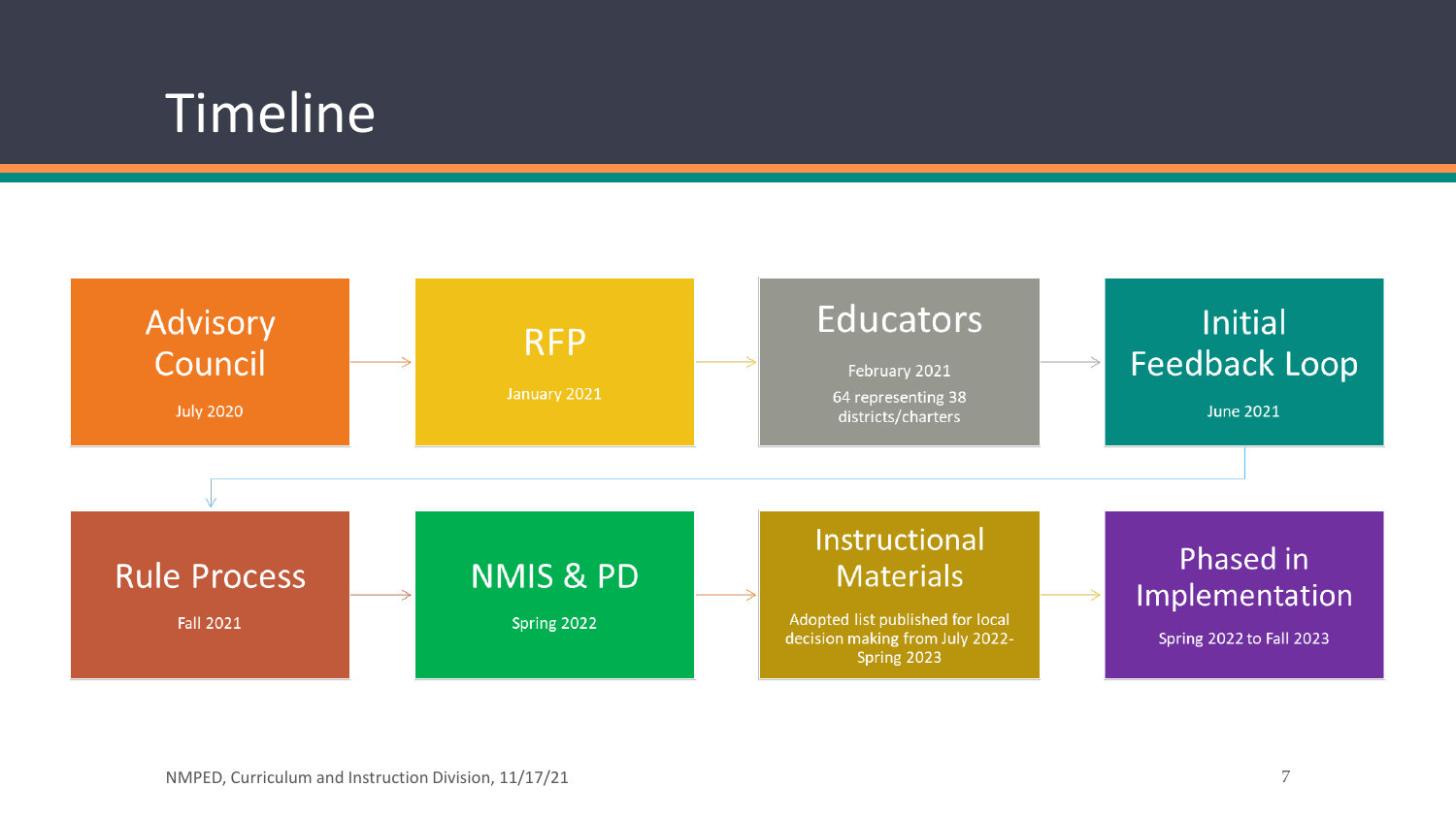## Communication and Collaboration with Tribes and Sovereign Nations

- Advisory Council
- Focus Groups
- Government to Government Presentation
- Indigenous Curriculum and the Instructional Scope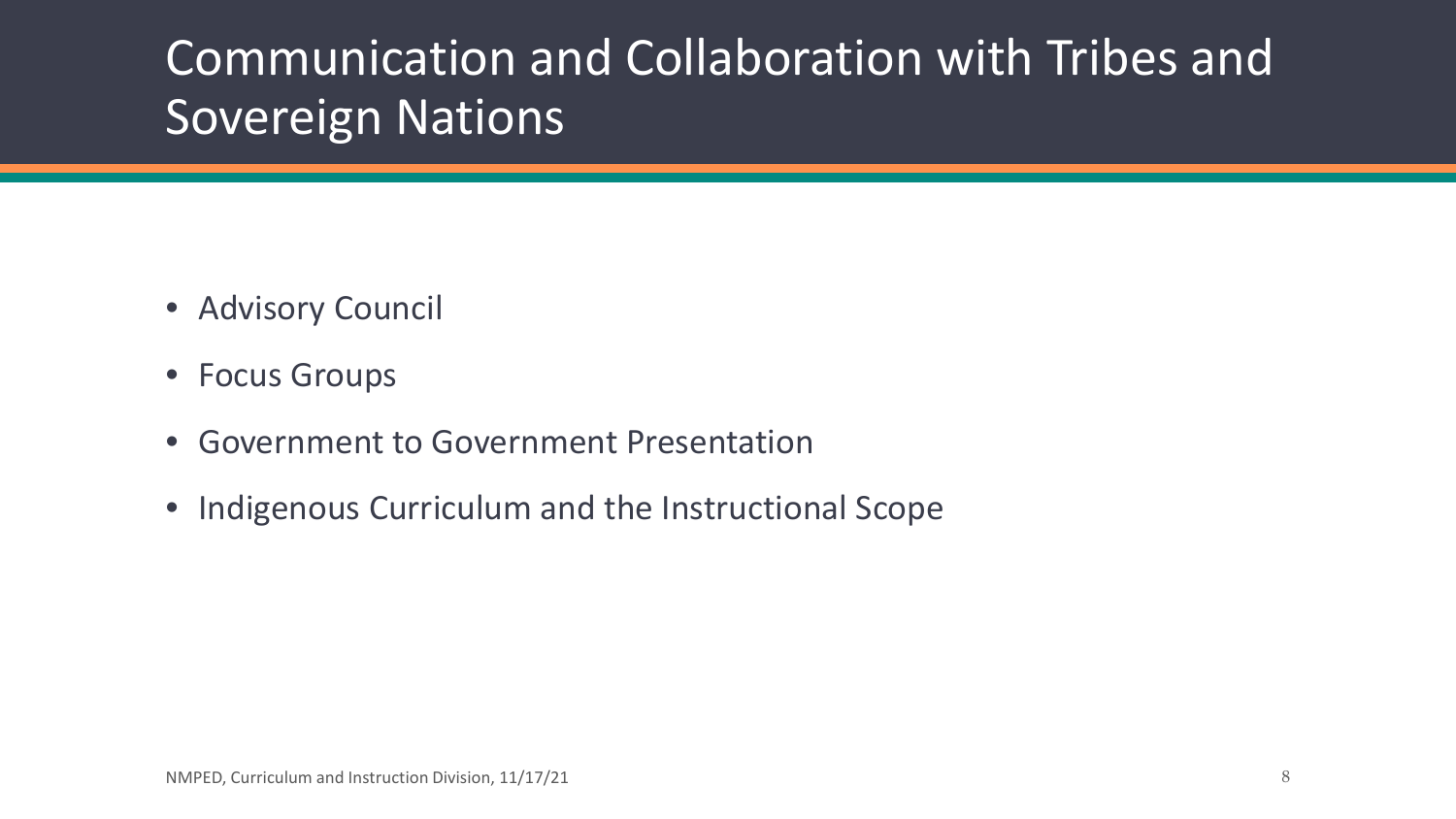## Facilitating the Work

- *American Institutes of Research*
- 10 Other States' Standards
- [C3 Framework](https://www.socialstudies.org/sites/default/files/c3/c3-framework-for-social-studies-rev0617.pdf)
- [Native Knowledge 360 Framework for](https://nam10.safelinks.protection.outlook.com/?url=https://americanindian.si.edu/nk360/pdf/NMAI-Essential-Understandings.pdf&data=04|01|BRatway@air.org|c24622812da94f465a4408d8e3082f46|9ea45dbc7b724abfa77cc770a0a8b962|0|0|637508971783890380|Unknown|TWFpbGZsb3d8eyJWIjoiMC4wLjAwMDAiLCJQIjoiV2luMzIiLCJBTiI6Ik1haWwiLCJXVCI6Mn0%3D|1000&sdata=V8XMe2dcjb6bQ9tShL6XBeM5Oq2YV3vqZQtiG0Z2IBU%3D&reserved=0) Essential Understandings About American Indians
- [Teaching Hard History \(K](https://www.learningforjustice.org/sites/default/files/2020-08/TT-2007-Teaching-Hard-History-K-5-Framework.pdf)-5)
- [BC Indigenous Knowledge and](https://curriculum.gov.bc.ca/sites/curriculum.gov.bc.ca/files/curriculum/indigenous-knowledge-and-perspectives/social-studies-K-12-indigenous-knowledge-and-perspectives.pdf) **Perspectives**

**Social Studies Re-development District/Charter Representation** 



• [NCSS](https://www.socialstudies.org/standards/national-curriculum-standards-social-studies-introduction)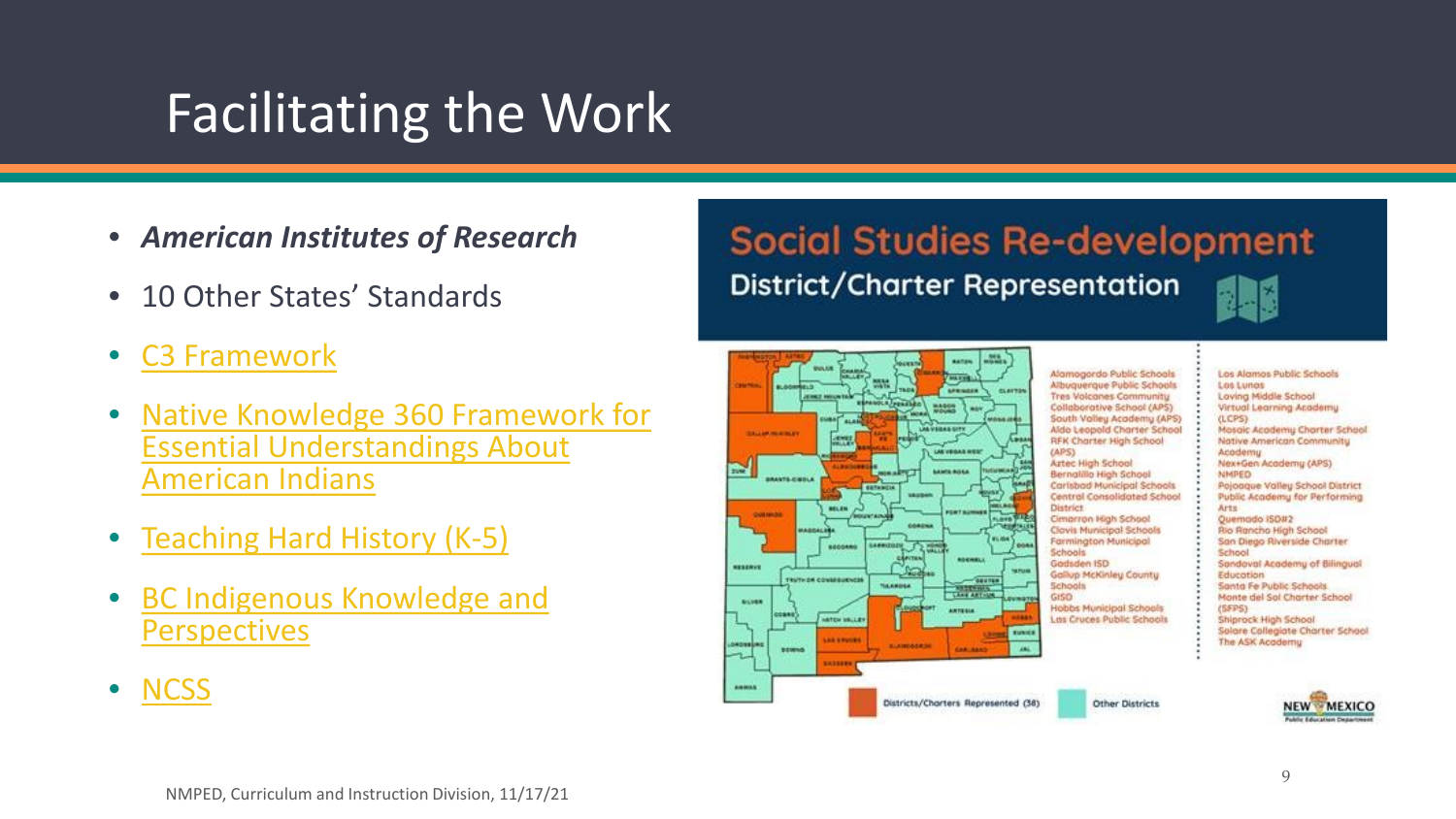### **SOCIAL STUDIES**

Home / Offices and Programs / Literacy and Humanities / Social Studies

### **GOAL FOR THE WORK**

To collaboratively redevelop the NMPED Social Studies Standards using current evidence-based practices, research and data to create a culturally responsive set of Social Studies Standards that focus on the knowledge, skills and dispositions critical to ensure ALL students in New Mexico are college, career, and civic ready.

The current social studies standards in New Mexico were last revised in 2009 (Primary and Secondary Education Standards for Excellence in Social Studies, 2009). While the current standards have numerous strengths and cover a wide range of topics, they do not address the increasingly diverse perspectives and histories of the peoples of New Mexico.

The proposed standards posted here have not gone through the NMAC rule development process which will occur throughout the Fall semester of the 21-22 school year. For more information on that process please see the section below titled " Standards Review and Revision Process."

The proposed standards, when finalized, will be implemented starting with the first semester of the 2023/24 school year, allowing time for professional development prior to implementation. Please see the Re-Development & Implementation Calendar below for more information.

**PROPOSED (DRAFT) STANDARDS** 

PED IS ACCEPTING PUBLIC COMMENTS ON THE PROPOSED STANDARDS

PROPOSED RULE FOR SOCIAL STUDIES STANDARDS

NOTICE OF CHANGES TO RULE HEARING

https://webnew.ped.state.nm.us/bureaus/literacy-humanities/social-studies/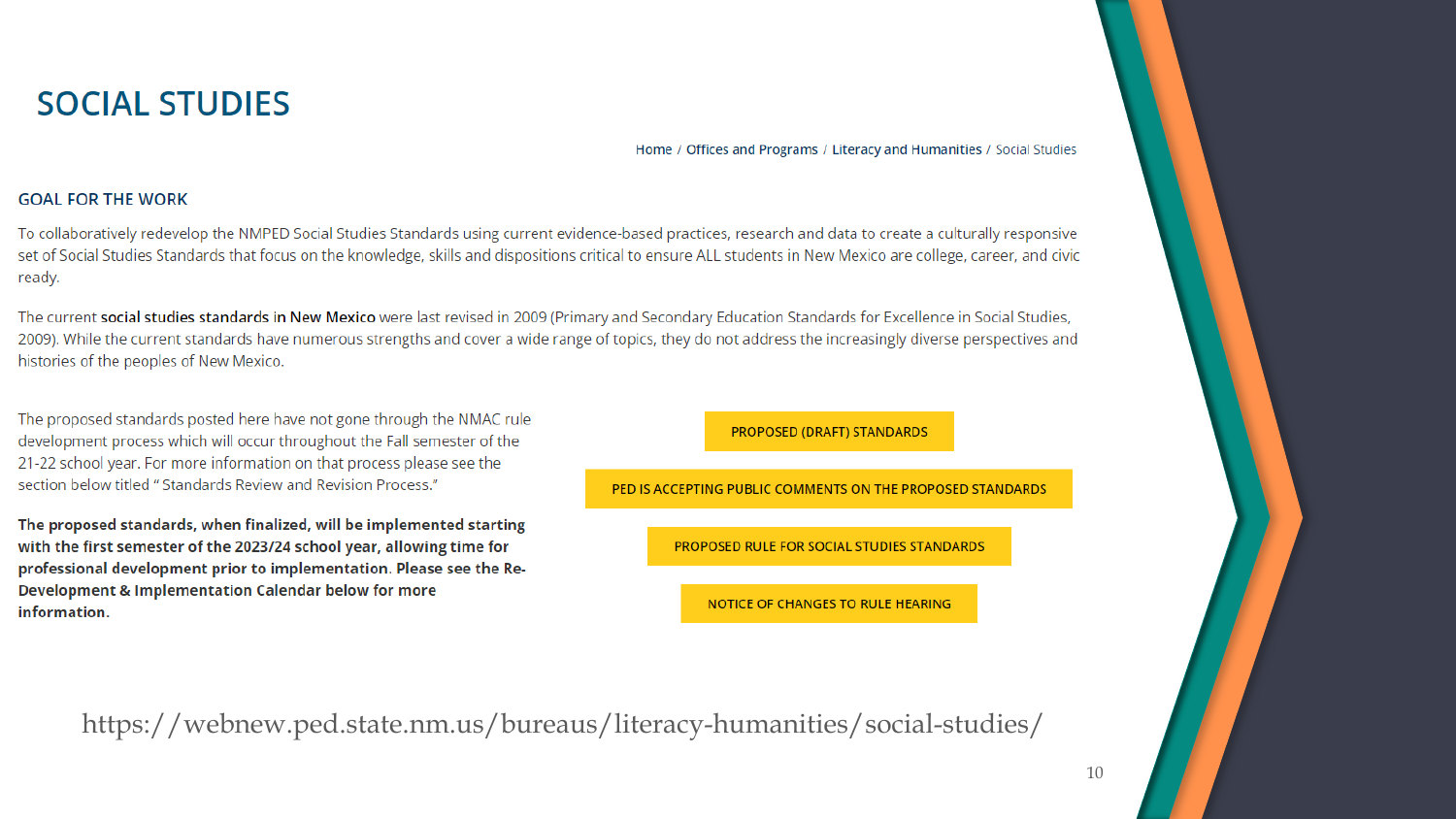## Rule Process

- 1. Published Draft Rule ~ September 28
- 2. 30 Days for Written Feedback  $\sim$  46 Days
- 3. Public Hearing ~ November 12
- 4. Review and Consider Formal Feedback
- 5. Adopt Rule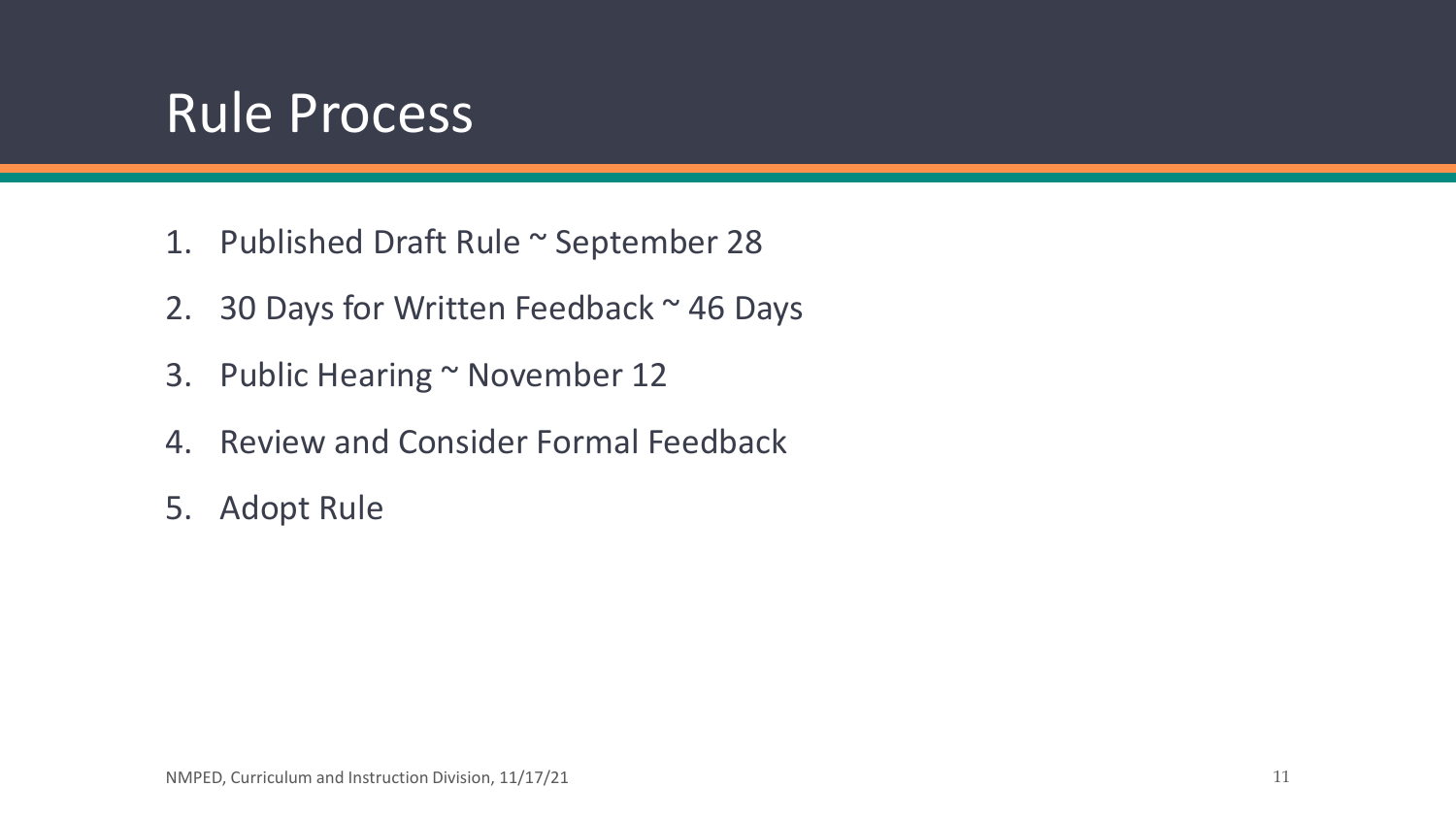

- Review of Feedback and Revision of the Rule
- Adoption of the Rule
- Creation of Professional Development Suite of Supports
- Development of the New Mexico Instructional Scope for Social Studies
- Instructional Material Review
- Local curriculum-mapping and adoption processes
- SEG funds for adoption of CORE and supplemental materials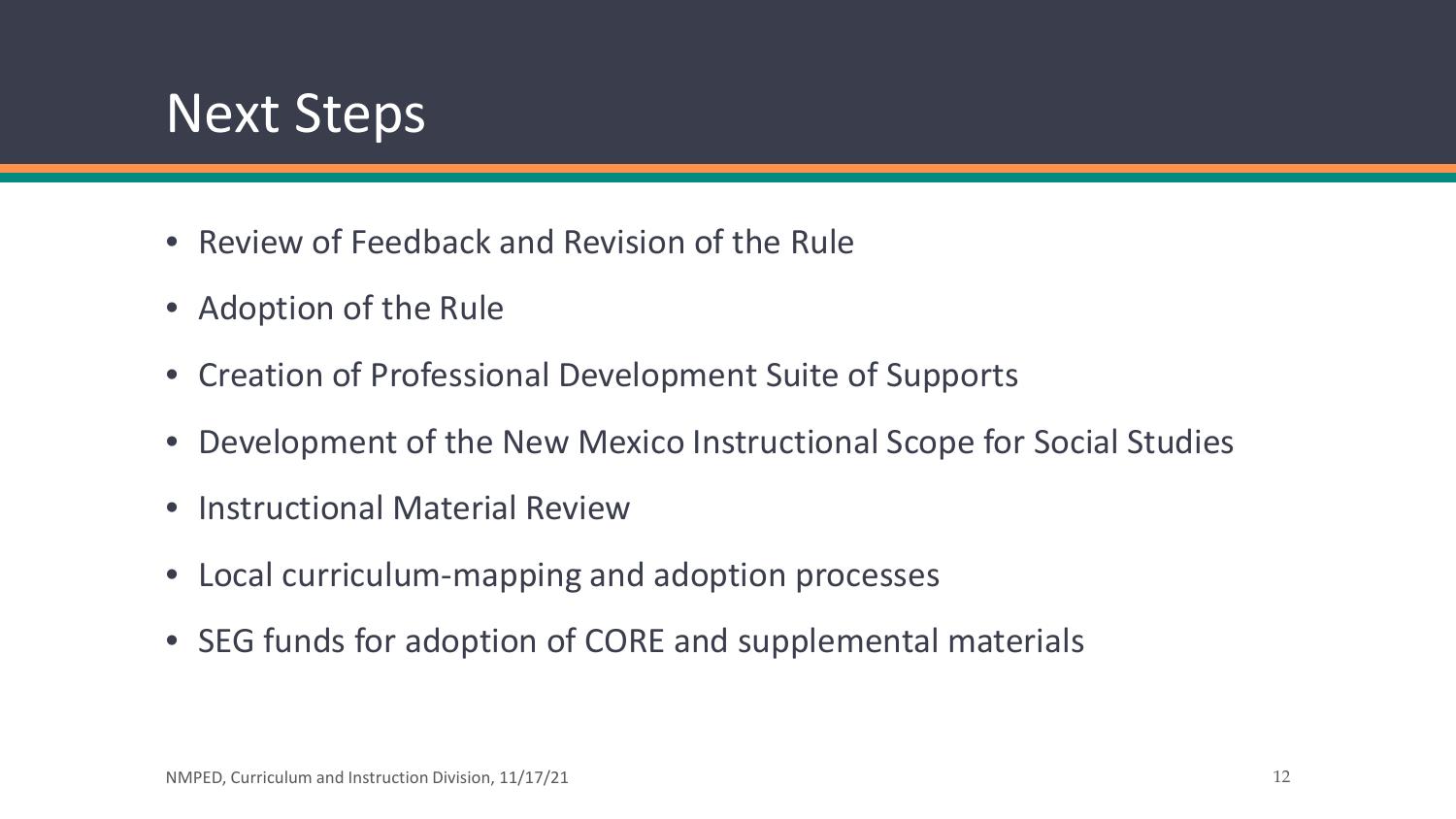**New Draft Standards**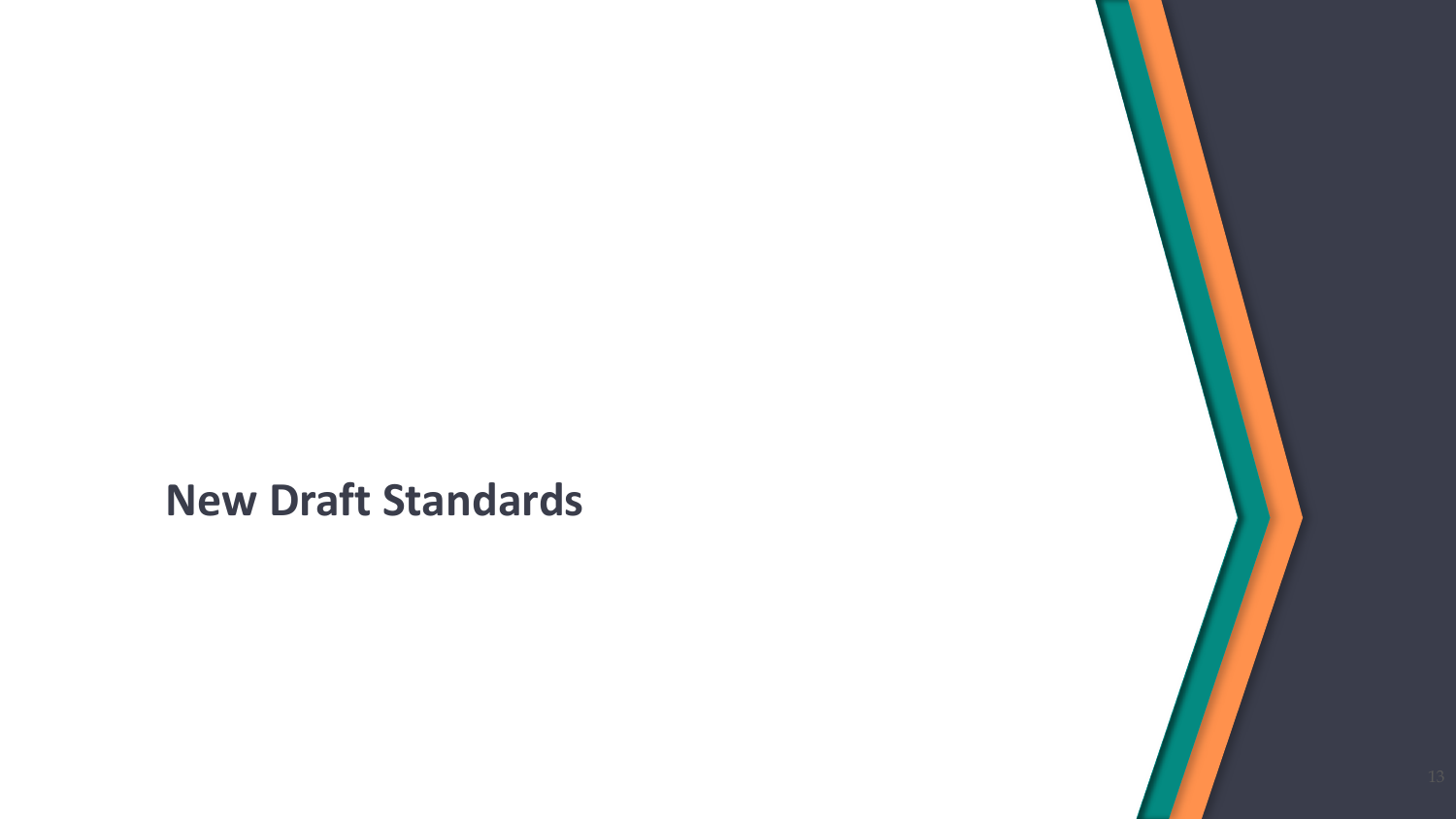### What is a standards and how do we use it?

- Different by grade level
- Developmentally appropriate
- Vertical cohesion
- Linked to assessment
- Broad enough for locally-determined curriculum and lesson planning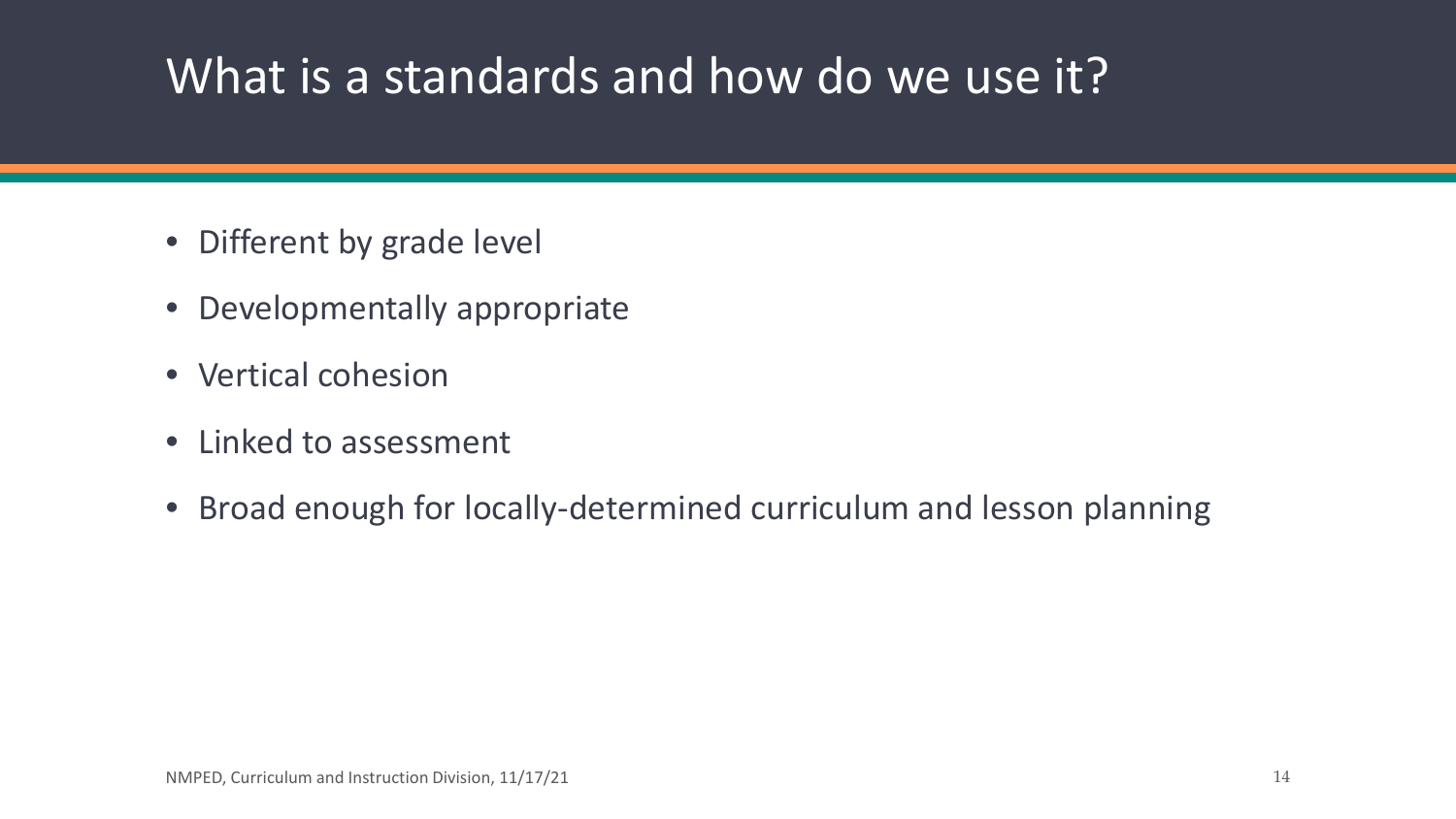## Architecture of the Standards

Anchor standards establish the universal vision that defines what students should understand and be able to do, with increasing complexity, each school year.

Anchor standards remain the same through all grades.



Concise, written descriptions of what students are expected to know and be able to do at a specific stage of their education.

**Anchor Standard**

**Strand**

Content strands are the different areas of study in Social Studies each with its own associated goals for learning.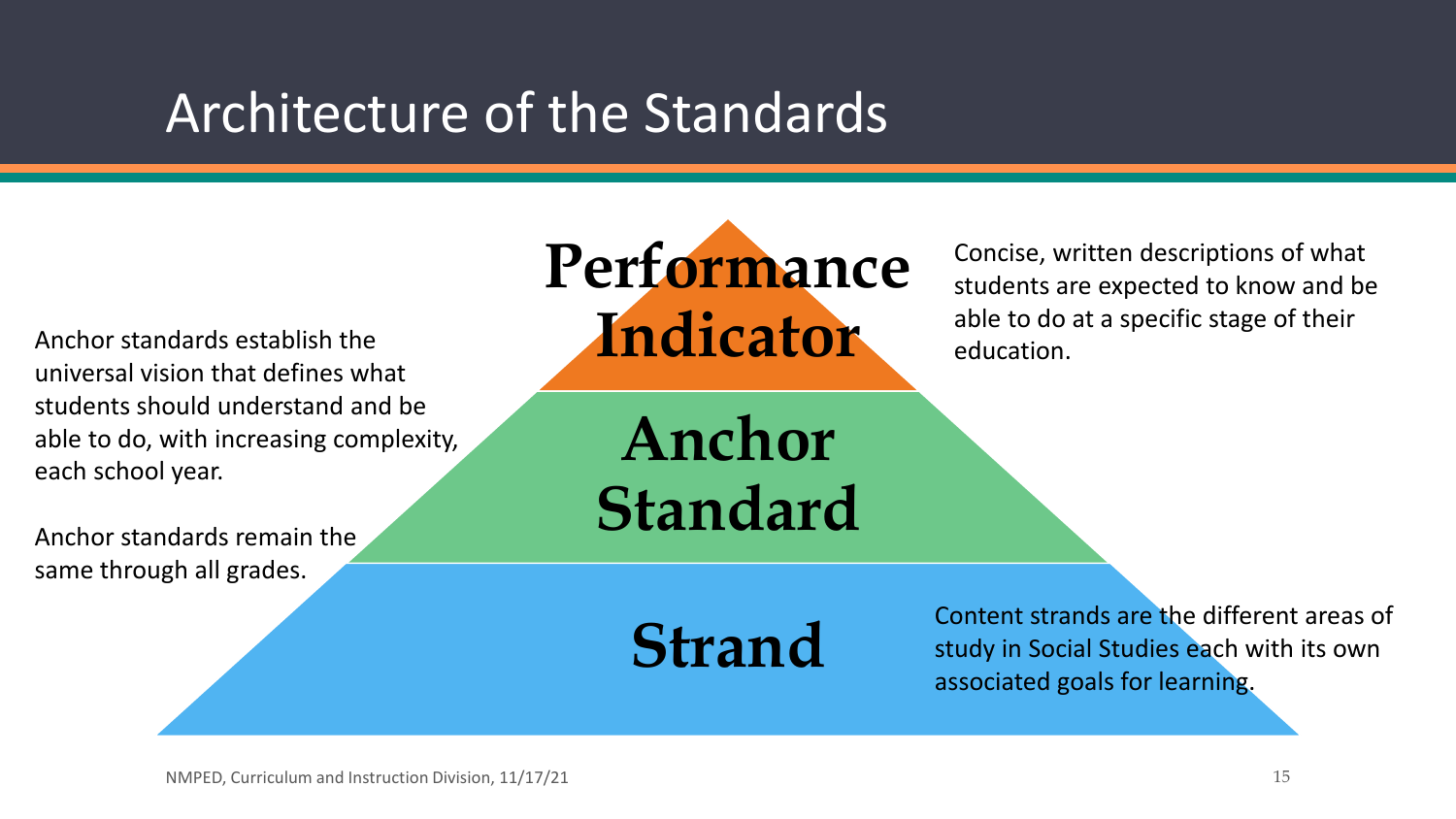### Current and Future Strands



| <b>Civics</b> | <b>Economics   Geography  </b> | <b>History</b> | Ethnic, Inquiry |  |
|---------------|--------------------------------|----------------|-----------------|--|
|               |                                |                | Cultural        |  |
|               |                                |                | and             |  |
|               |                                |                | Identity        |  |
|               |                                |                | <b>Studies</b>  |  |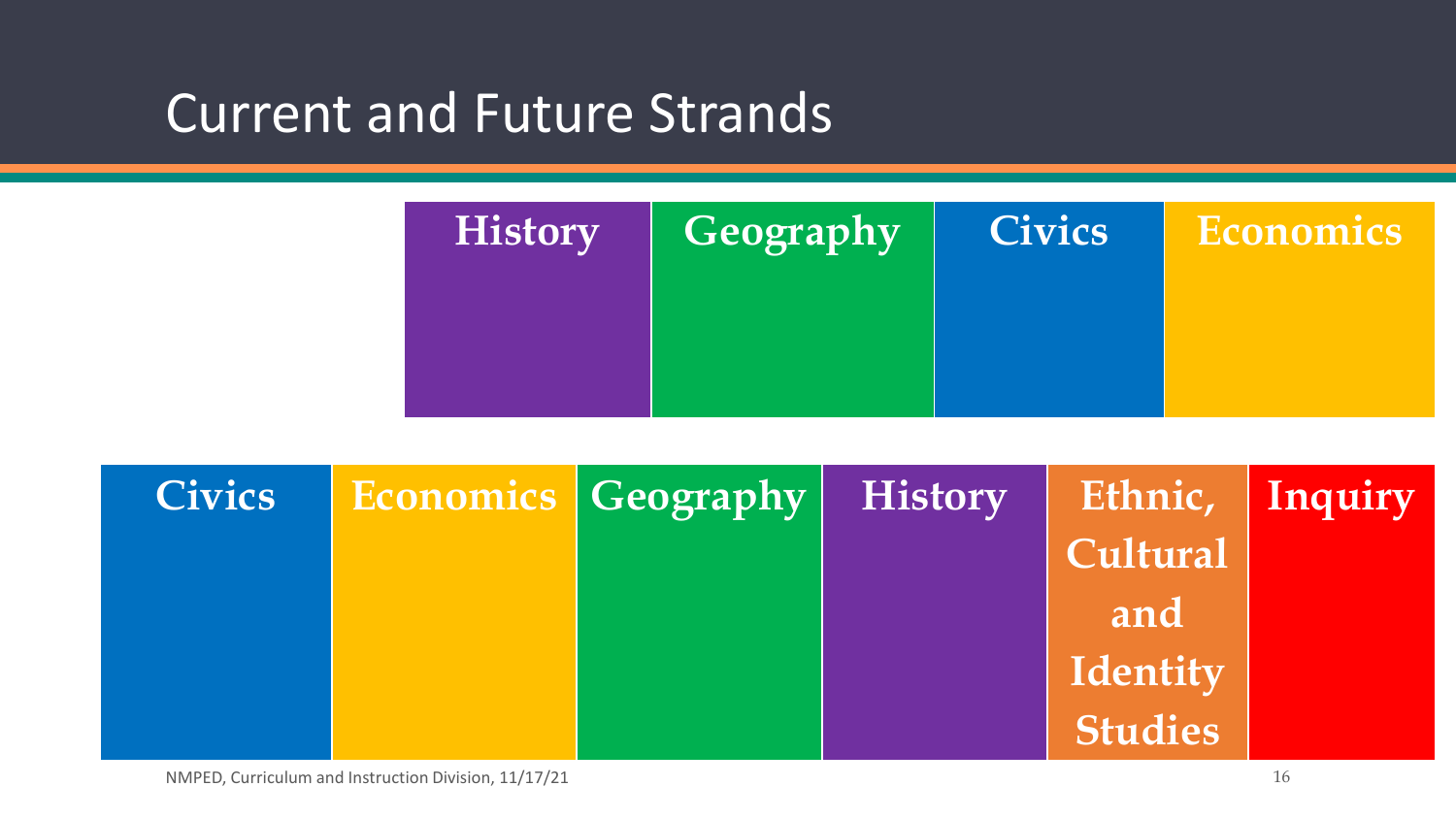## Anchor Standards

|                                                                                    |                                                                                                    | <b>ANCHOR STANDARDS</b>                                                                |                                                                                       |                                                                         |                                                                                  |
|------------------------------------------------------------------------------------|----------------------------------------------------------------------------------------------------|----------------------------------------------------------------------------------------|---------------------------------------------------------------------------------------|-------------------------------------------------------------------------|----------------------------------------------------------------------------------|
| <b>Civics</b>                                                                      | <b>Economics</b>                                                                                   | Geography                                                                              | <b>History</b>                                                                        | <b>Ethnic, Cultural</b><br>and Identity<br><b>Studies</b>               | <b>Inquiry</b>                                                                   |
| <b>Anchor Standard 1</b><br>Civic and Political<br>Institutions                    | <b>Anchor Standard 5</b><br><b>Economic Decision Making</b>                                        | <b>Anchor Standard 10</b><br>Geographic<br>Representations and<br>Reasoning            | Anchor Standard 14<br>Historical Change,<br>Continuity, Context and<br>Reconciliation | <b>Anchor Standard 19</b><br>Diversity and Identity                     | <b>Anchor Standard 22</b><br>Construct Compelling<br>and Supporting<br>Questions |
| <b>Anchor Standard 2</b><br>Processes, Rules and Laws                              | Anchor Standard 6<br>Incentives and Choices                                                        | Anchor Standard 11<br>Location, Place and Region                                       | Anchor Standard 15<br>Cause and Consequence                                           | <b>Anchor Standard 20</b><br>Identity in History                        | <b>Anchor Standard 23</b><br>Gather and Evaluate<br>Sources                      |
| <b>Anchor Standard 3</b><br>Civic Dispositions and<br><b>Democratic Principles</b> | <b>Anchor Standard 7</b><br><b>Economic Systems and Models</b>                                     | <b>Anchor Standard 12</b><br>Movement, Population<br>and Systems                       | Anchor Standard 16<br><b>Historical Thinking</b>                                      | <b>Anchor Standard 21</b><br><b>Community Equity</b><br><b>Building</b> | <b>Anchor Standard 24</b><br>Develop Claims                                      |
| <b>Anchor Standard 4</b><br><b>Roles and Responsibilities</b><br>of a Civic Life   | <b>Anchor Standard 8</b><br>Money and Markets                                                      | <b>Anchor Standard 13</b><br>Human-Environmental<br>Interactions and<br>Sustainability | <b>Anchor Standard 17</b><br><b>Critical Consciousness and</b><br>Perspectives        |                                                                         | <b>Anchor Standard 25</b><br>Communicate and<br><b>Critique Conclusions</b>      |
|                                                                                    | <b>Anchor Standard 9</b><br>Global Economy<br>NMPED, Curriculum and Instruction Division, 11/17/21 |                                                                                        | <b>Anchor Standard 18</b><br>Power Dynamics,<br>Leadership and Agency                 |                                                                         | <b>Anchor Standard 26</b><br><b>Take Informed Action</b>                         |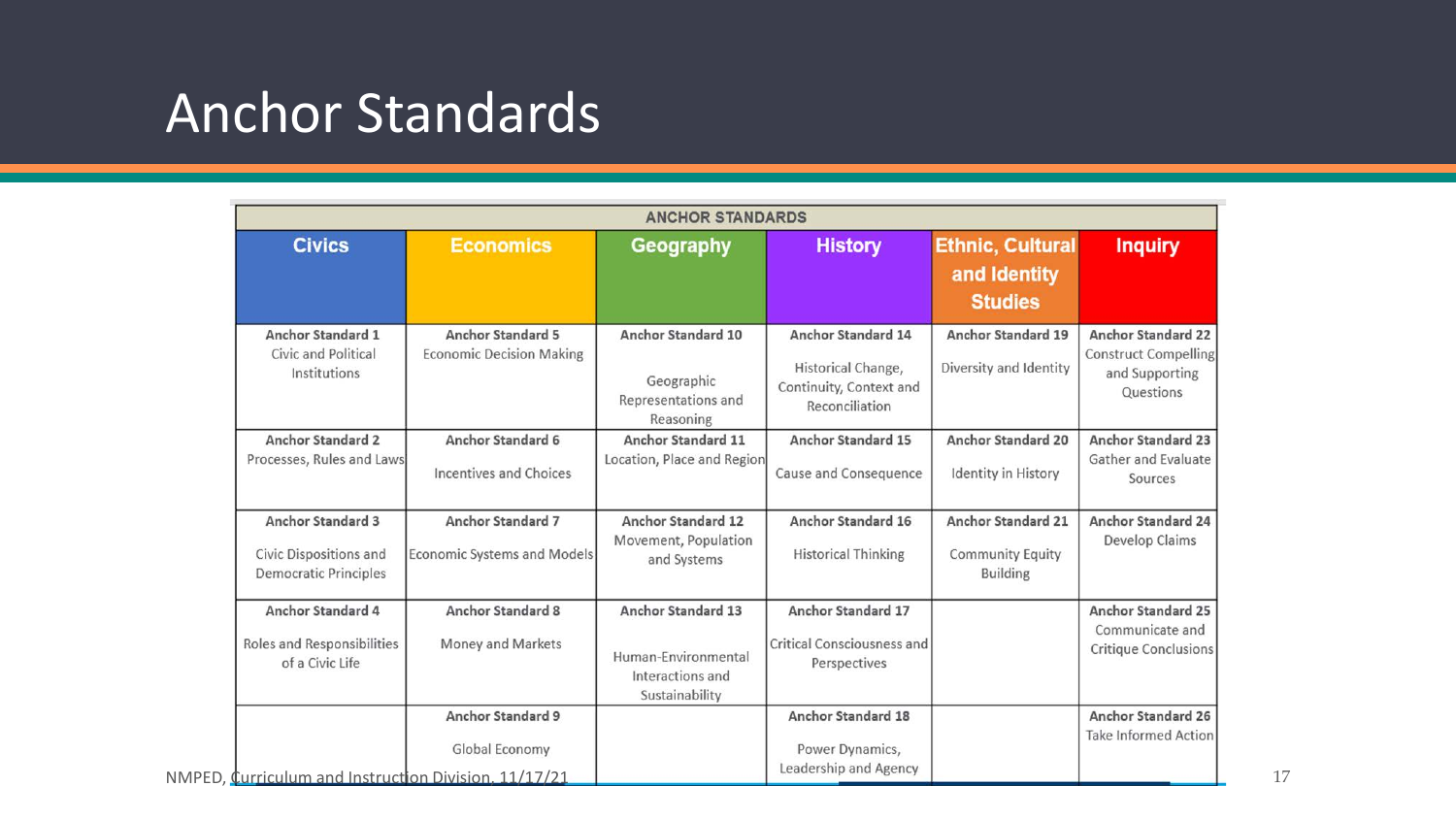### Implementation: College, Career and Civic Ready

- Local Context Assets based
	- Student centered
	- Community centered
	- Collaborative planning
- Professional Development
- Materials and Curriculum Development
- Developmentally Appropriate

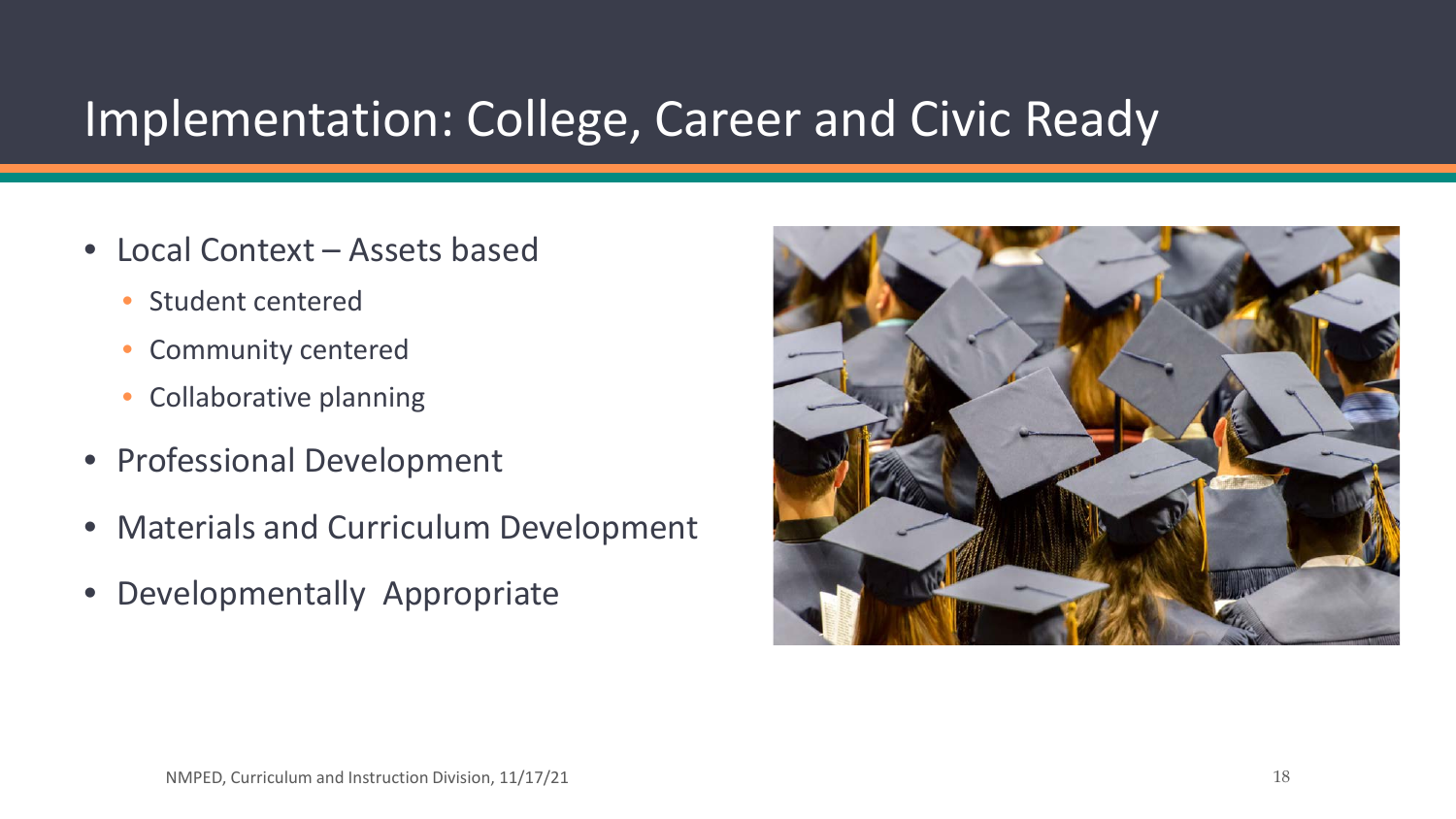### From Standards to Curriculum

### Themes

• A cluster of standards around a large idea in a course. Themes help to organize the entire course into smaller chunks. There can be anywhere from 3-12 themes in a grade or course.

### Essential Questions

• EQs are open-ended questions that focus on big ideas. These questions are enduring and centered on unresolved issues. EQs have no exact answer and can only be argued with evidence. There are two sample EQs in each theme. Teachers may consider these questions as they design their units of study.

### Sample content and concepts

• These serve as a starting point for relevant ideas, principles, concepts, and content that teachers may consider when deciding on the particular focus of study for each content standard.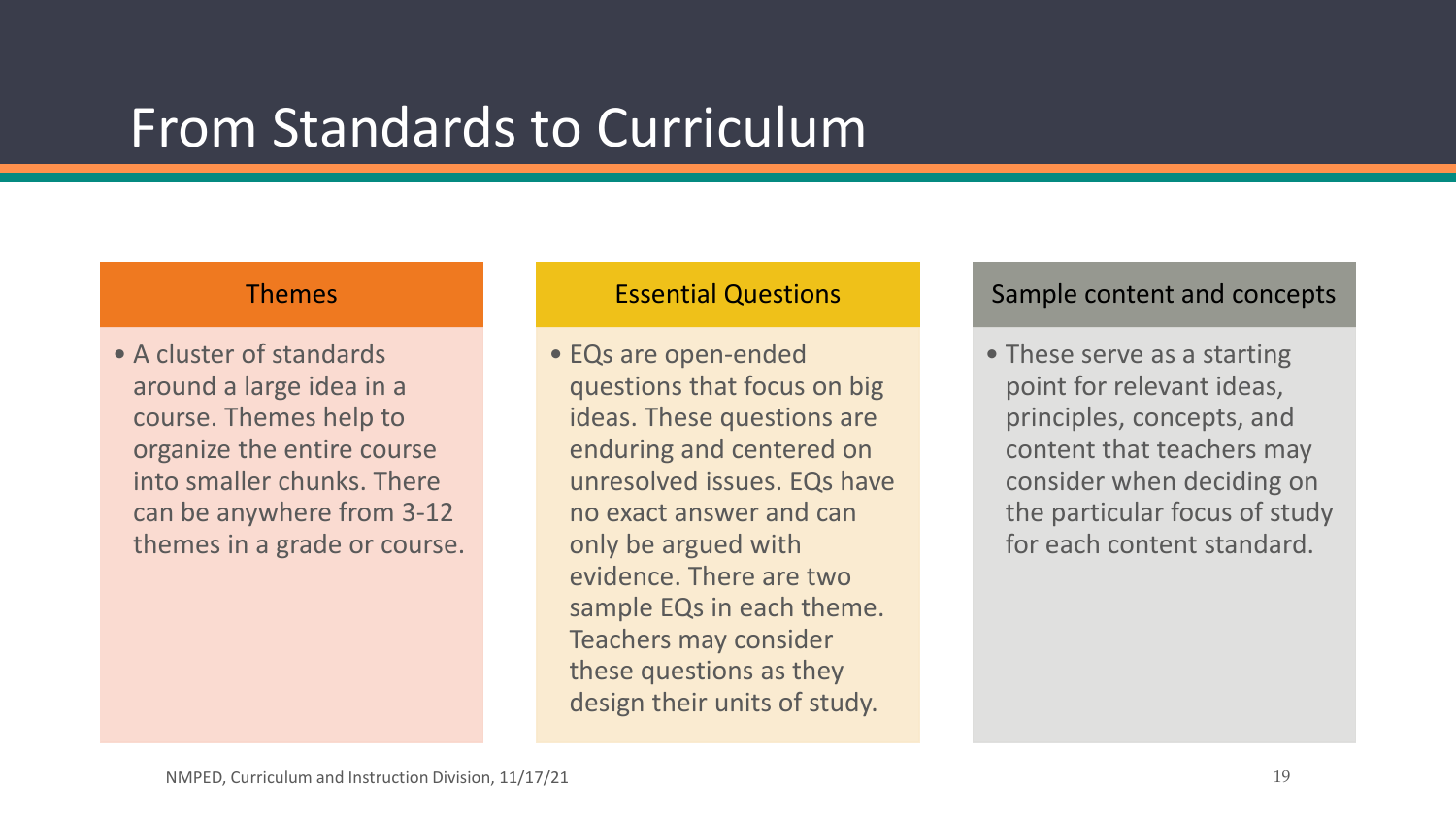## Elementary Themes

### **Kindergarten**

- Theme 1: Roles and Responsibilities
- Theme 2: Myself and My Community
- Theme 3: Needs and Wants
- Theme 4: Spaces and Places
- Theme 5: Social identity

### **First Grade**

- Theme 1: Living, Learning and Working Together
- Theme 2: Cultures Within Our Communities
- Theme 3: Making Choices
- Theme 4: Interactions with Our Physical Environment
- Theme 5: Multiple Identities

### **Second Grade**

- Theme 1: We the People
- Theme 2: Looking in Our Past
- Theme 3: What We Make and Use
- Theme 4: Cultures and Environment
- Theme 5: Multi-Identity Interactions

### **Third Grade**

- Theme 1: Citizenship
- Theme 2: Global Immigration and Migration
- Theme 3: Global Issues and Events
- Theme 4: Our Changing World
- Theme 5: Global Diversity and Identity

### **Fourth Grade**

- Theme 1: NM Government Past and Present
- Theme 2: Migration and Settlement in NM
- Theme 3: NM Trade and Industry
- Theme 4: Resources and Land Use in NM
- Theme 5: New Mexico Identity and Diversity

### **Fifth Grade**

- Theme 1: Development and Establishment of US Government
- Theme 2: Inequality and Justice in the US
- Theme 3: Human Rights and Economic Development
- Theme 4: Human Impact on Environment
- Theme 5: Identity in Multiple Spaces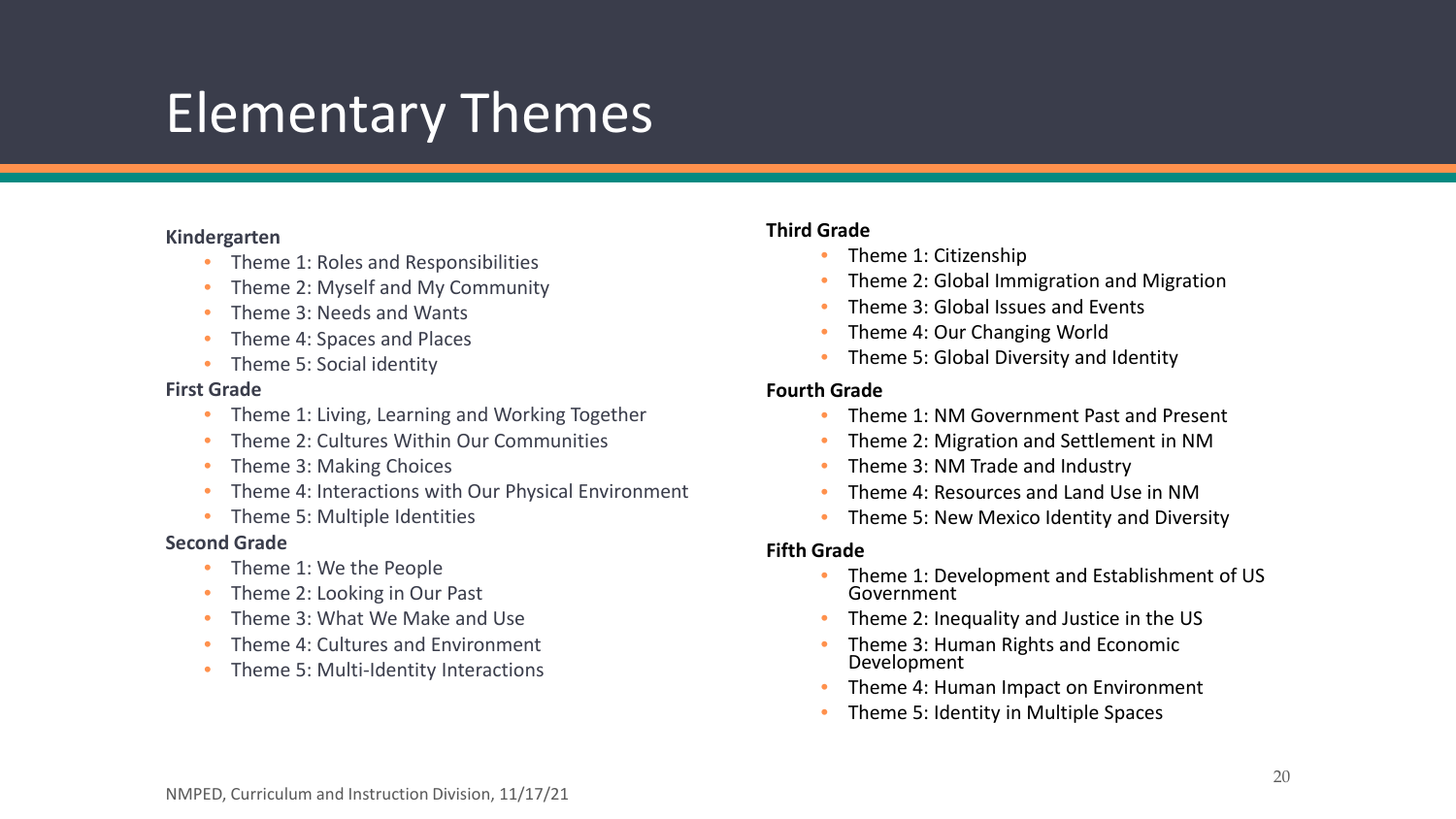## Middle School Themes

### **Sixth Grade**

- Theme 1: Introduction to Geography and Historical Thinking
- Theme 2: The Environment and Early Civilizations: Human Beginnings and Ancestral Cultures
- Theme 3: Classical Eastern and Western Civilizations
- Theme 4: Post-Classical Societies
- Theme 5: Post-Classical Trade Networks
- Theme 6: Encounters and Exchanges: 600 CE-1300 CE

#### **Seventh Grade**

- Theme 1: The Land, People & Resources of New Mexico
- Theme 2: The Earliest New Mexicans (~12,000 BCE ~1200 BCE)
- Theme 3: The Emergence of Pueblos and Tribes (~1200 BCE ~1500 CE)
- Theme 4: The Spaniards Enter the Americas (~1490s CE 1590s CE)
- Theme 5: The Spanish Colonial Period (~1500s CE 1821 CE)
- Theme 6: The Mexican Period (1821 CE 1850 CE)
- Theme 7: American Western Expansion (1848 CE 1869 CE)
- Theme 8: Early American Territorial Period (1850 CE 1880s CE)

### **Eighth Grade**

- Theme 1: Geography & Indigenous Peoples of North America
- Theme 2: Age of Exploration and Exploitation (c. 1400 C.E.- 1500 C.E.)
- Theme 3: Colonization (c. 1490 C.E. 1750 C.E.)
- Theme 4: Causes, Events and Impact of the American Revolution (c. 1763 C.E. - 1787 C.E.)
- Theme 5: Constitution & Foundation of the Republic (1787 C.E. - 1815 C.E.)
- Theme 6: Expansion and Displacement (c. 1815 C.E. 1850 C.E.)
- Theme 7: Sectionalism (c. 1830 C.E. 1860 C.E.)
- Theme 8: The Civil War (1860 C.E. 1865 C.E.)
- Theme 9: Reconstruction (1865 C.E. c. 1877 C.E.)
- Theme 10: Immigration and Industrialization (c. 1880 C.E. 1920 C.E.)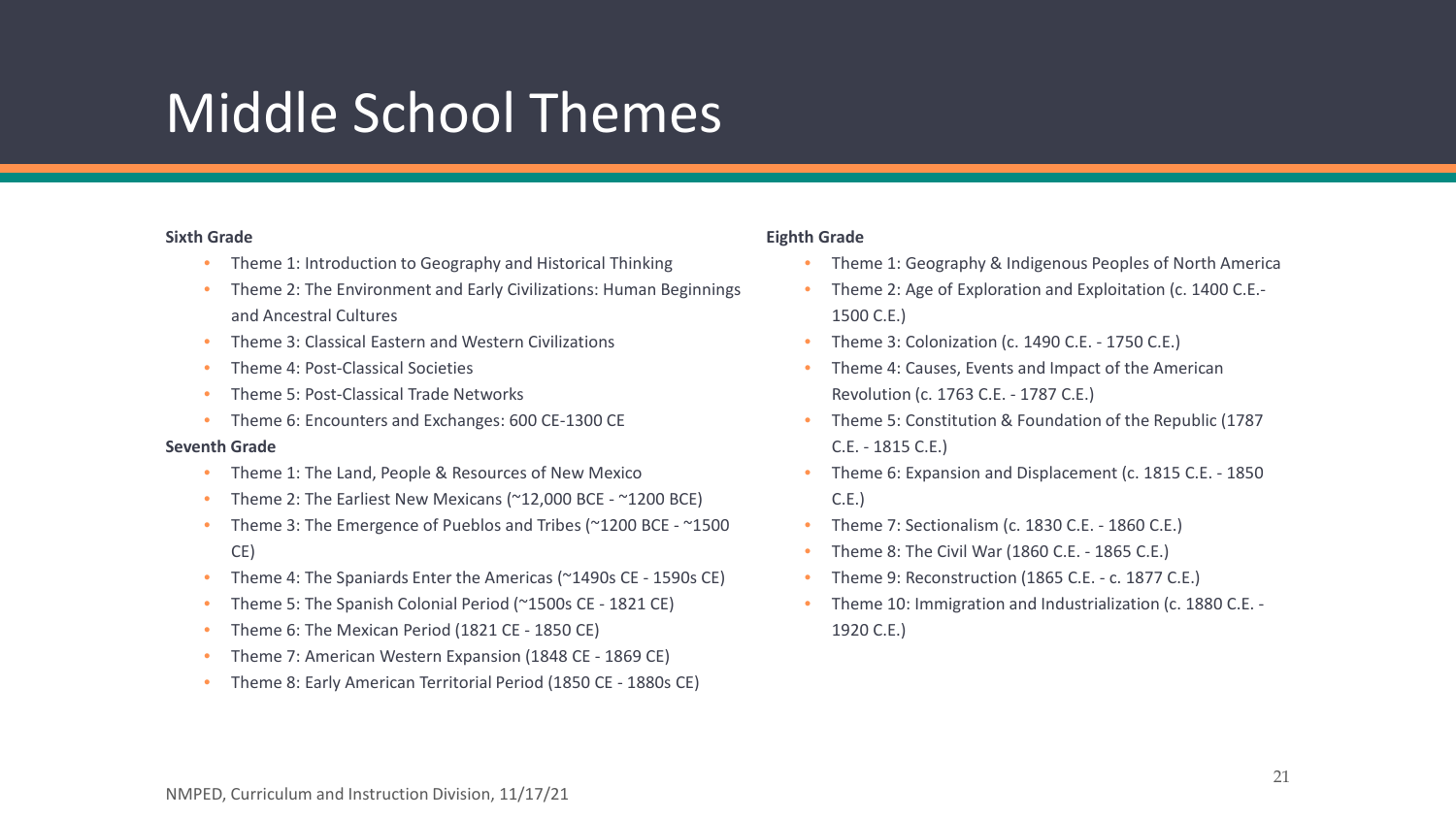## High School Themes

#### **HS New Mexico History**

- Theme 1: Treaty of Guadalupe Hidalgo
- Theme 2: New Mexico's Territorial Period
- Theme 3: Statehood and Functions of State/Tribal Governments
- Theme 4: 1900s 1940s, (WWI, WWII and Between the Wars)
- Theme 5: New Mexico and the Cold War
- Theme 6: Civil Rights
- Theme 7: Economics and Industries of New Mexico
- Theme 8: Resource Management and Mineral Resources in New Mexico

#### **HS U.S. History**

- Theme 1: U.S. Origins and Origin Stories
- Theme 2: Early America: The American Revolution and Constitution
- Theme 3: Westward Expansion, 1787-1876
- Theme 4: Civil War, 1861-1865
- Theme 4: Reconstruction, 1865-1877
- Theme 5: Rebuilding the United States: Industry and Immigration, 1865- <sup>1920</sup>
- Theme 6: Imperialism, 1890-1920
- Theme 7: Progressivism and World War I
- Theme 8: Conflicts and Transitions, 1920-1929
- Theme 9: Great Depression and the New Deal, 1929-1941
- Theme 10: World War II
- Theme 11: The Cold War: 1945-1975
- Theme 12: Civil Rights and Peoples Power Movements
- Theme 13: Rise of Conservatism, 1968-2008
- Theme 14: U.S. in a Global Age, 2008-Present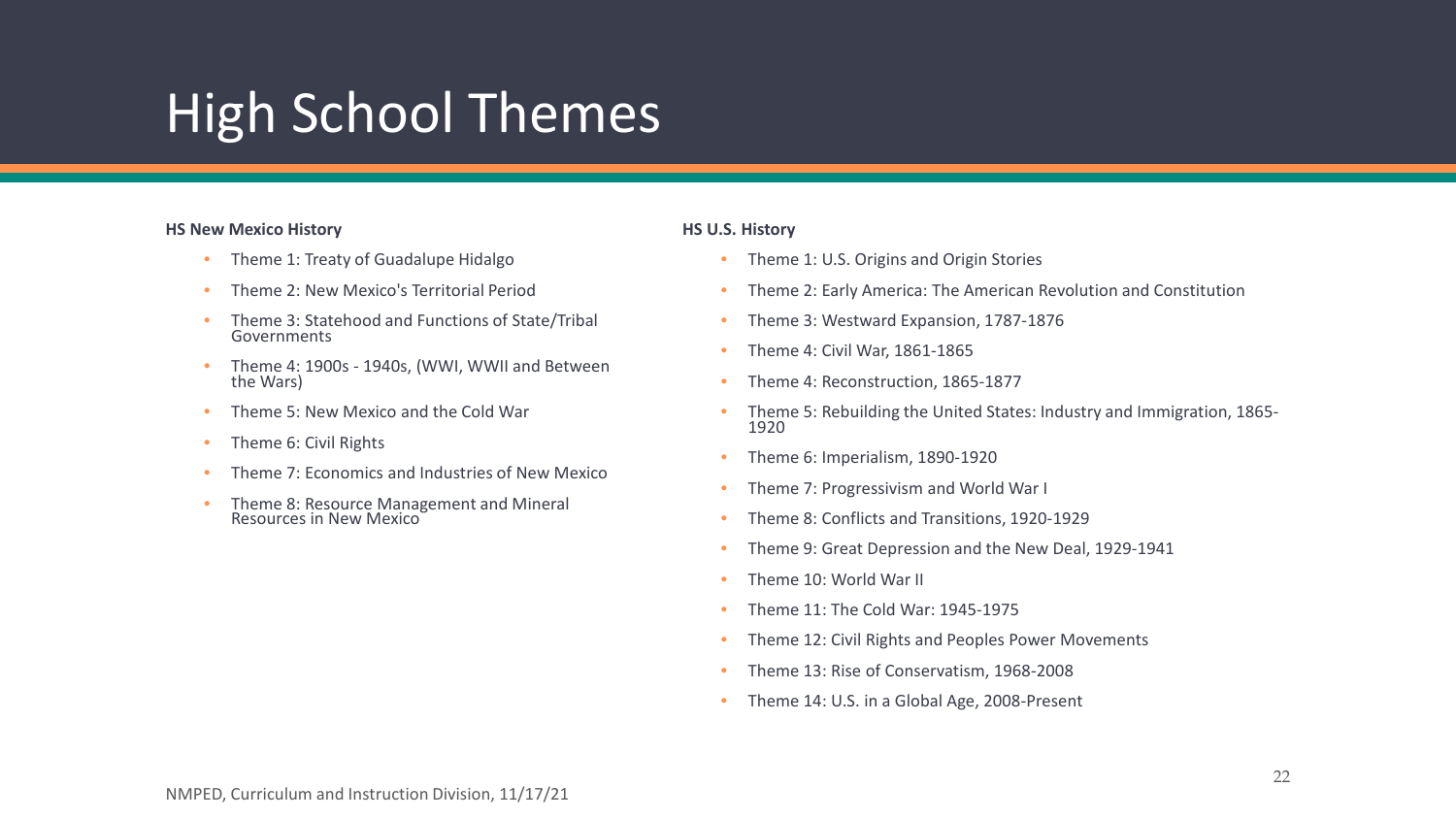# Progression Across Elementary, Middle, & High

**Anchor Standard 13** *Geography. Human-Environmental Interactions and Sustainability*

- Grade 5 Theme 4: Human Impact on the Environment Examine how the physical environment influences human population distribution, land use.
- Grade 7 Theme 3: The Emergence of Pueblos and Tribes (~1200 BCE - ~1500 CE)

• Analyze land use patterns of Ancestral Pueblo, Mogollon, and Athabaskan peoples.

• High School NM History – Theme 7: Economics and Industries of New Mexico

• Analyze how New Mexicans maintain an agricultural industry being that we are one of the driest states in the country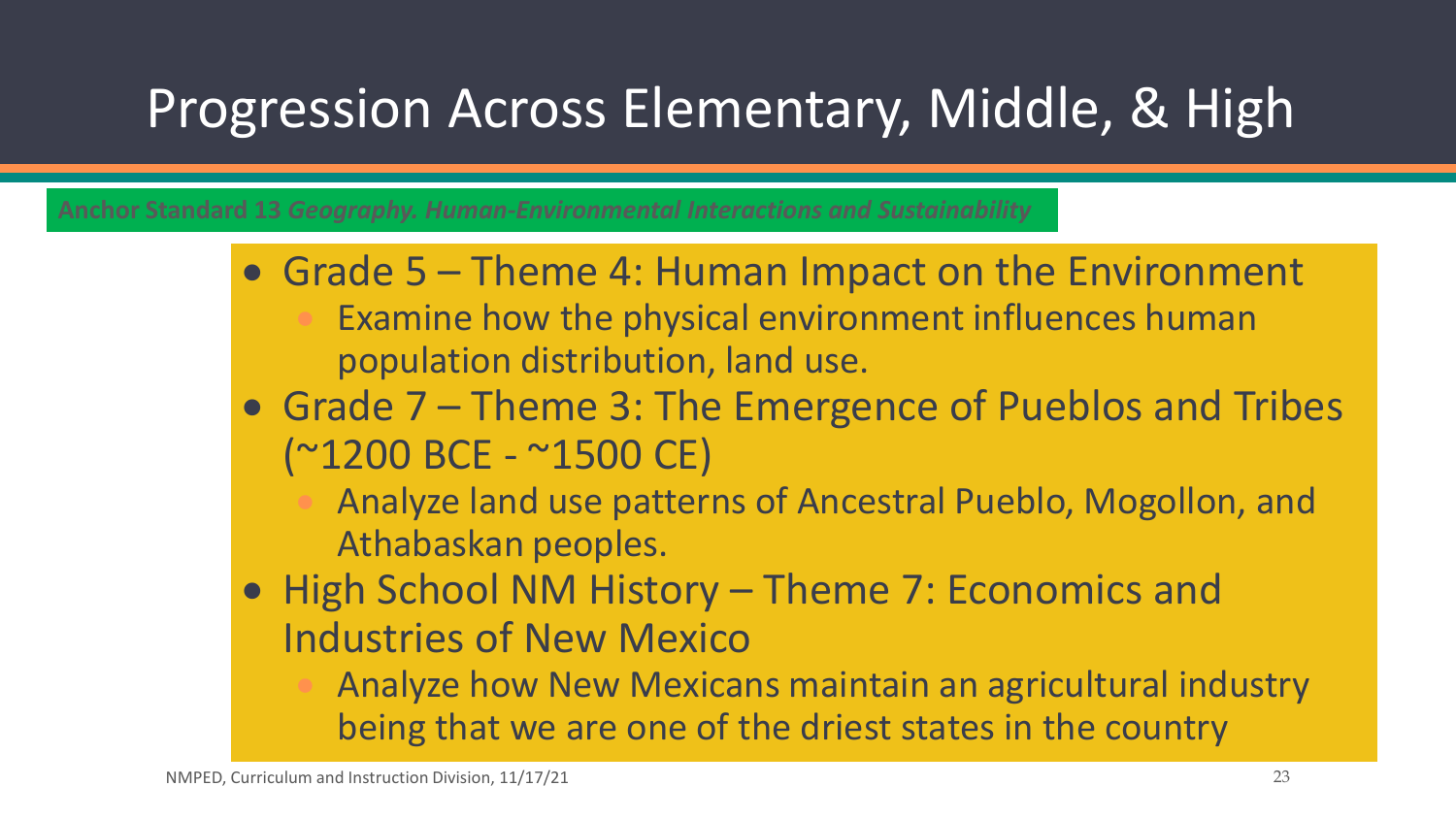# Progression Across Elementary, Middle, & High

**Anchor Standard 3** *Civics. Dispositions and Demographic Principles*

- Grade 5 Theme 1: Development and Establishment of the US Government
	- Explain how the principles of the Declaration of Independence became unifying ideas of the American Democracy
- Grade 7 Theme 3: The Emergence of Pueblos and Tribes (~1200 BCE ~1500 CE)
	- **•** Describe the role of citizens in ensuring the long-term survival of their community, including cooperation, obligations, rights, and responsibilities
- High School NM History Theme 3: Statehood and Functions of State/Tribal Governments
	- Define sovereignty, and distinguish ways in which the different Native American tribes in New Mexico conduct governmental affairs